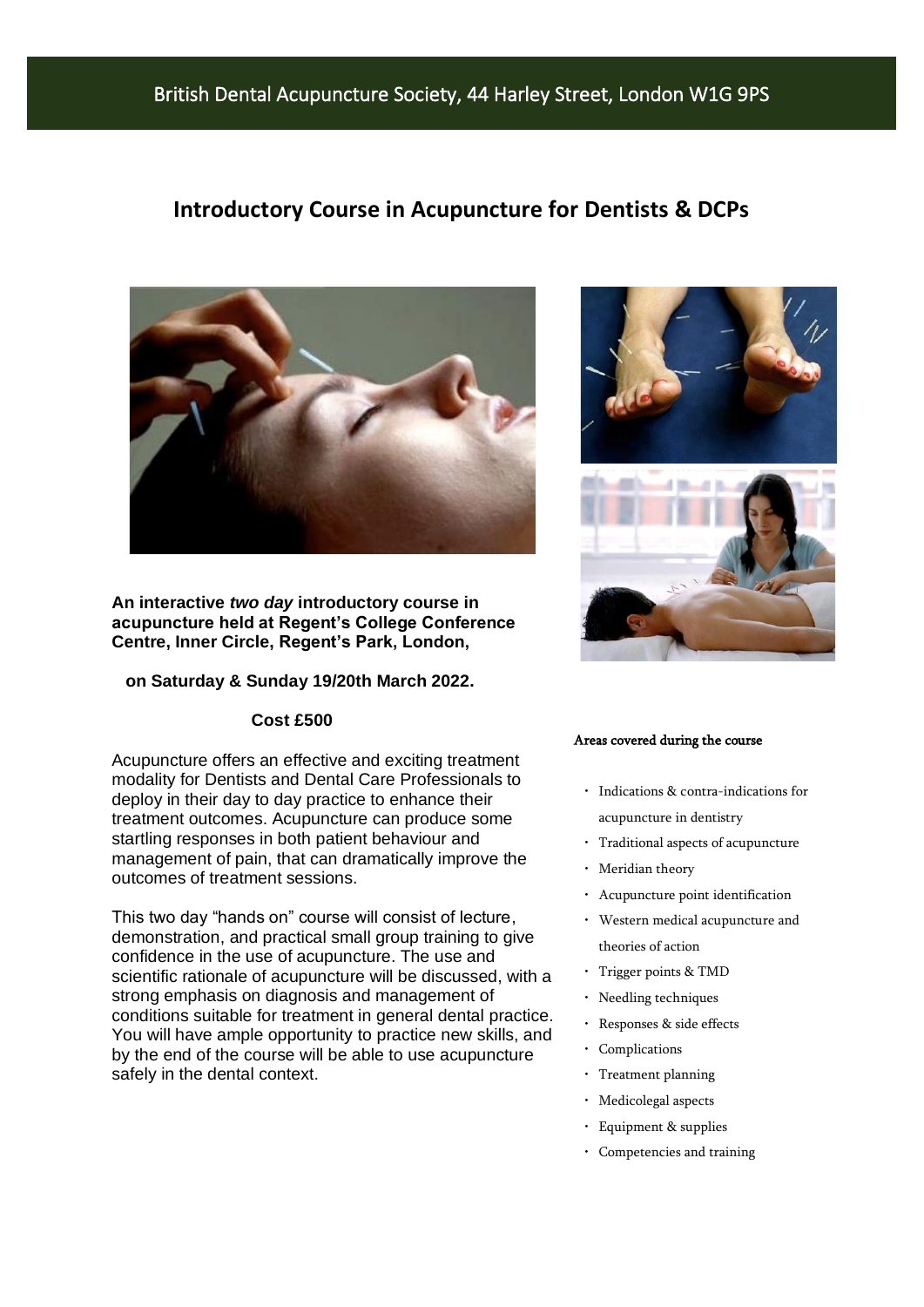



The course will be taught by Dr David Johnson and Mr Tom Thayer.

Dave is a SDO, and very experienced in the use of acupuncture for treating dental patients. He has been involved in acupuncture training for many years.

Tom is a Consultant Oral Surgeon, and has used acupuncture since the mid 1990's.

Places are limited to ensure closely supervised practical tuition. *Not a day for needle phobics as you will need to practice on each other!*

### **Before the end of the course, you will have inserted many needles and be confident to try these procedures out with your own patients.**

Cost £500 to include comprehensive course manual, catering, and some samples. Fulfils GDC requirements for 12 hours Verifiable CPD in Domain C & D.

To book your place, *please complete and send the booking form on the website*

Covid requirements:

Participants should have received all Covid vaccinations and appropriate boosters unless exempt. A lateral flow test will be required on Saturday 19<sup>th</sup> March.